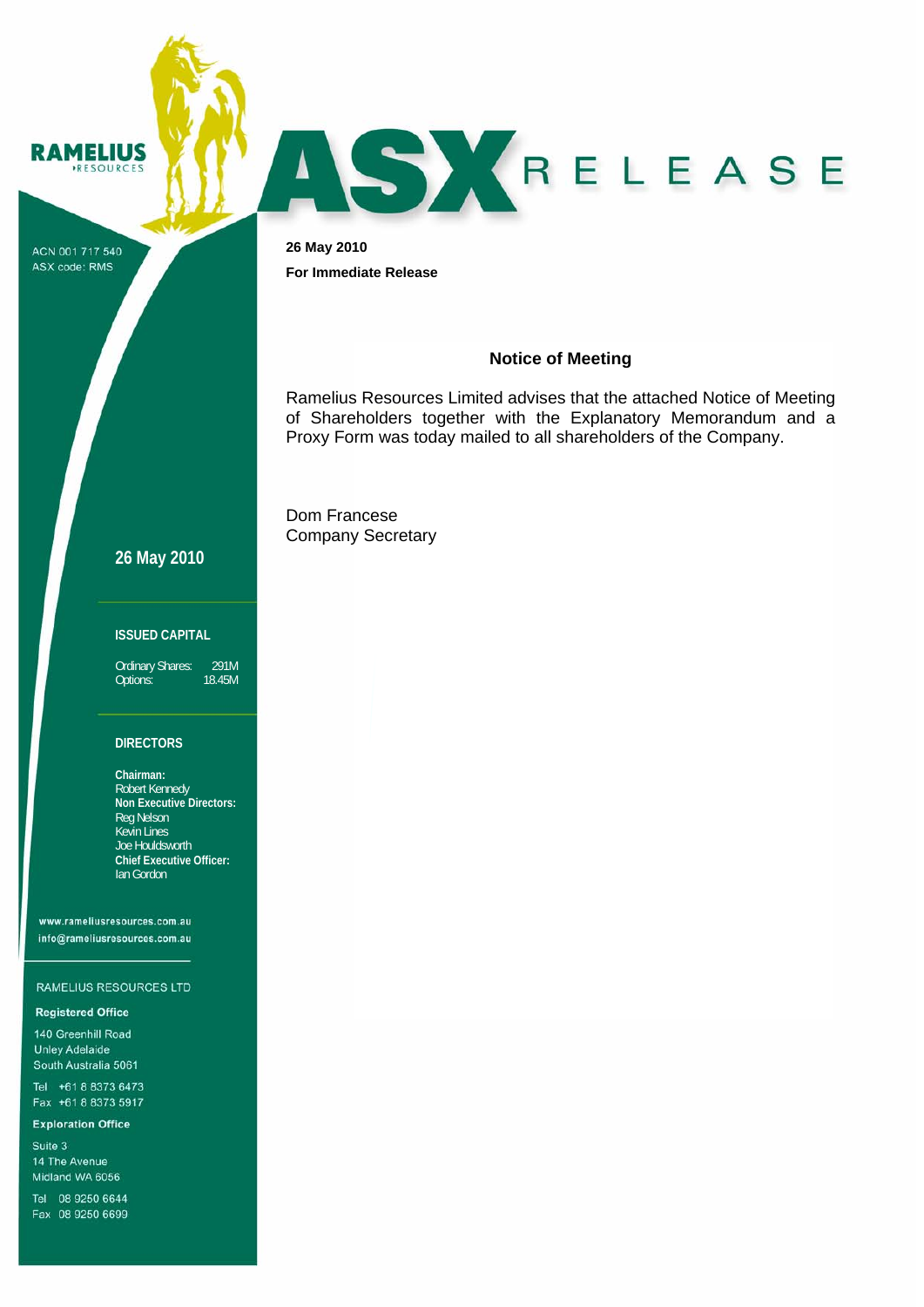# **RAMELIUS RESOURCES LIMITED**

### ABN 51 001 717 540

# **NOTICE OF MEETING**

Ramelius Resources Limited (Company) gives notice that a meeting of its members will be held at Enterprise House, 136 Greenhill Road, Unley, South Australia, on Wednesday 30 June 2010 commencing at 4.00 pm (Adelaide time).

#### **AGENDA**

#### **Capital Return to Shareholders**

To consider and, if thought fit, pass the following resolution as an ordinary resolution of the Company:

"That in accordance with s 256(1) of the Corporations Act 2001 (Cth), approval be given for the share capital of the Company to be reduced by paying the sum of 5 cents per fully paid ordinary share on issue on the Record Date (as defined in the Explanatory Memorandum accompanying the Notice convening this meeting) to each holder of fully paid ordinary shares in the Company on the Record Date."

Further information regarding the proposed capital return to shareholders is set out in the accompanying Explanatory Memorandum. This Notice should be read in conjunction with the Notes overleaf and the accompanying Explanatory Memorandum, which form part of this Notice.

#### By order of the Board

Dom Francese **Company Secretary** 

Dated 26 May 2010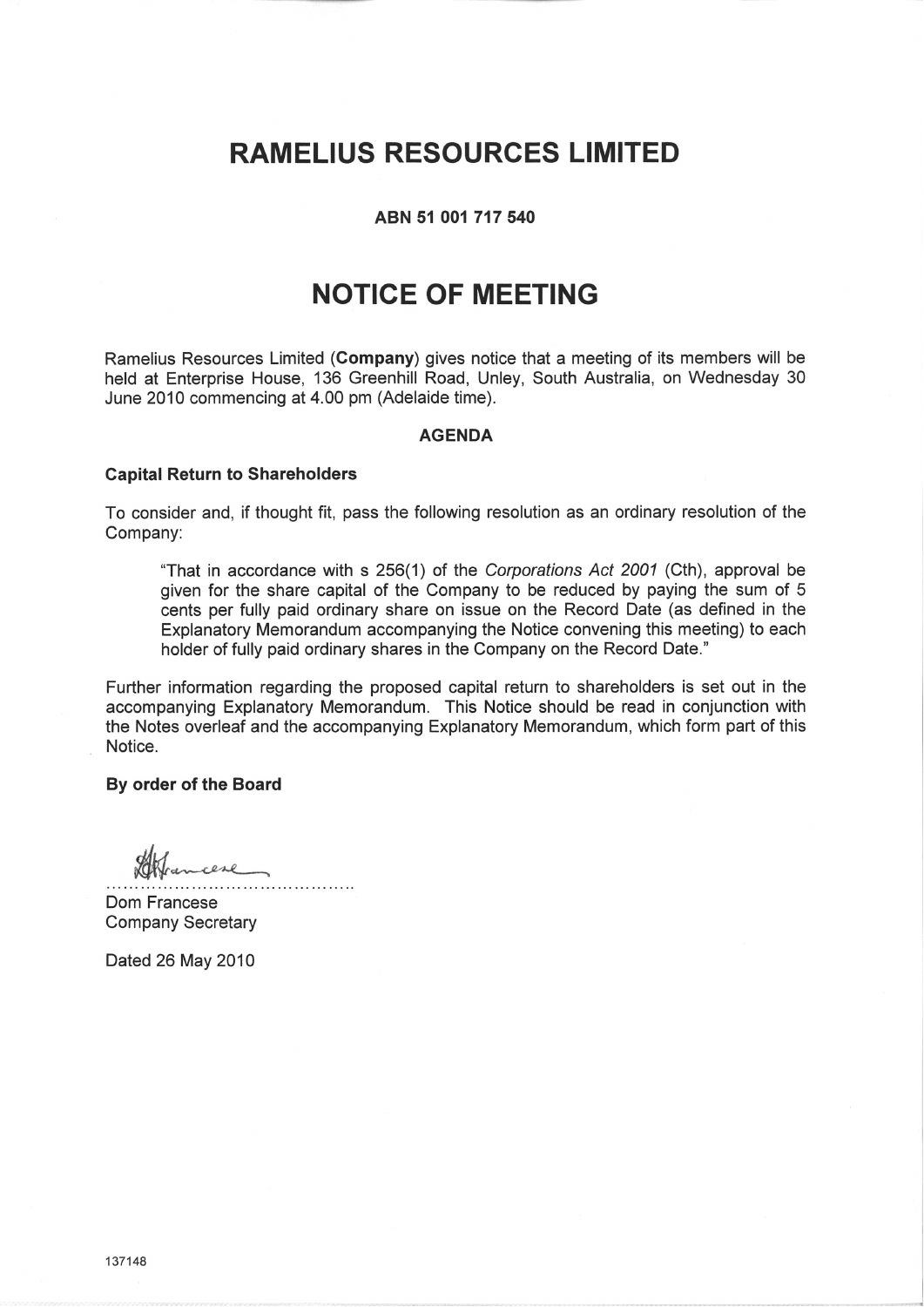## **NOTES**

- 1. A member entitled to attend and vote at the meeting may appoint a proxy to attend and vote on the member's behalf. If the member is entitled to cast two or more votes at the meeting, the member may appoint up to two proxies to attend and vote on the member's behalf.
- 2. If a member appoints two proxies, each proxy must be appointed to represent a specified proportion or number of the member's votes. Absent this specification, each proxy will need to exercise half the votes.
- 3. A proxy need not be a member of the Company.
- 4. To appoint a proxy, a proxy form must be signed by the member or the member's attorney duly authorised in writing. If the member is a corporation, the proxy form must be signed in accordance with section 127 of the *Corporations Act 2001* (Cth).
- 5. To be effective, a proxy form (and, if it is signed by an attorney, the authority under which it is signed or a certified copy of the authority) must be received by the Company not later than 48 hours prior to the meeting. Proxy forms and authorities may be sent by post or facsimile to:

Computershare Investor Services Pty Ltd GPO Box 242 Melbourne VIC 3001

or delivered to Computershare Investor Services Pty Ltd Level 5, 115 Grenfell Street Adelaide SA 5000

or by facsimile to Computershare on: 1800 783 447 (+ 61 3 9473 2555 outside Australia)

- 6. Members who forward their proxy forms by fax must make available the original executed form of the proxy for production at the meeting, if called upon to do so.
- 7. For the purposes of the meeting, persons on the register of members as at 7pm (Adelaide time) on 28 June 2010 will be entitled to vote as the holder of shares held by them at that time.
- 8. The Constitution of the Company provides that 10 shareholders present in person, by proxy, attorney or body corporate representative shall be a quorum for a general meeting of the Company.
- 9. Corporate representatives are requested to bring appropriate evidence of appointment as a representative in accordance with the Constitution of the Company.
- 10. Proof of identity will be required for admission of corporate representatives and attorneys to the meeting.
- 11. **Custodian Voting** For Intermediary Online subscribers (Custodians), please visit **www.intermediaryonline.com** to submit your voting intentions.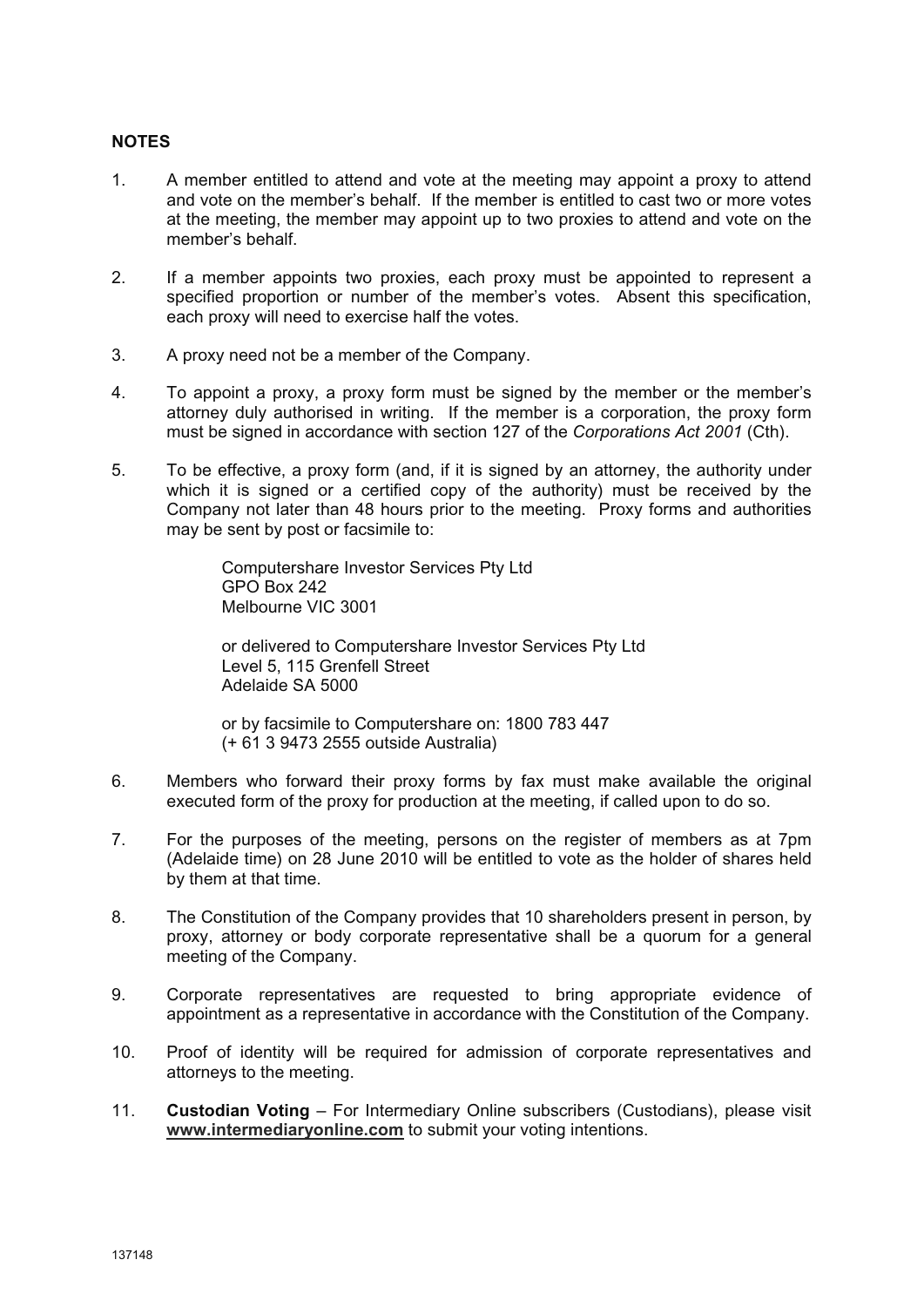# **EXPLANATORY MEMORANDUM TO ACCOMPANY THE NOTICE OF MEETING DATED 26 MAY 2010**

#### **Introduction**

- 1. The Company proposes reducing its share capital by paying 5 cents to each shareholder registered on the Record Date (as defined below), by way of return of capital (**Capital Return**). The *Corporations Act 2001* (Cth) permits the Company to reduce its share capital pursuant to an equal capital reduction if:
	- 1.1 it is fair and reasonable to shareholders as a whole;
	- 1.2 it does not materially prejudice the Company's ability to pay its creditors; and
	- 1.3 it is approved by shareholders by ordinary resolution in a general meeting.
- 2. The Capital Return is a distribution of capital, surplus to the Company's current requirements and the directors consider that the Capital Return is fair and reasonable to shareholders as a whole. The directors believe the Capital Return will not impact on the Company's ability to meet its obligations to creditors or on its ability to give effect to its business plans.
- 3. The directors recommend that shareholders vote in favour of the Capital Return.

#### **Proposed Timetable**

4. Subject to shareholder approval of the Capital Return being obtained and a favourable class ruling from the Australian Taxation Office (**ATO**), the proposed Capital Return will take effect in accordance with the indicative timetable set out below.

| Deadline for return of proxies                                              | 28 June 2010   |
|-----------------------------------------------------------------------------|----------------|
| Time for determining shareholders entitled to attend and<br>vote at meeting | 28 June 2010   |
| <b>General Meeting of Shareholders</b>                                      | 30 June 2010   |
| ASX notified of outcome of resolution                                       | 30 June 2010   |
| Shares trade on an "ex-date"                                                | 14 July 2010   |
| <b>Record Date</b>                                                          | 20 July 2010   |
| Payment date                                                                | To be advised* |

**\*** This date is dependant upon the receipt of an ATO class ruling and will be announced on ASX when known.

5. The indicative timetable above may be changed at the discretion of the directors or as required by ASX.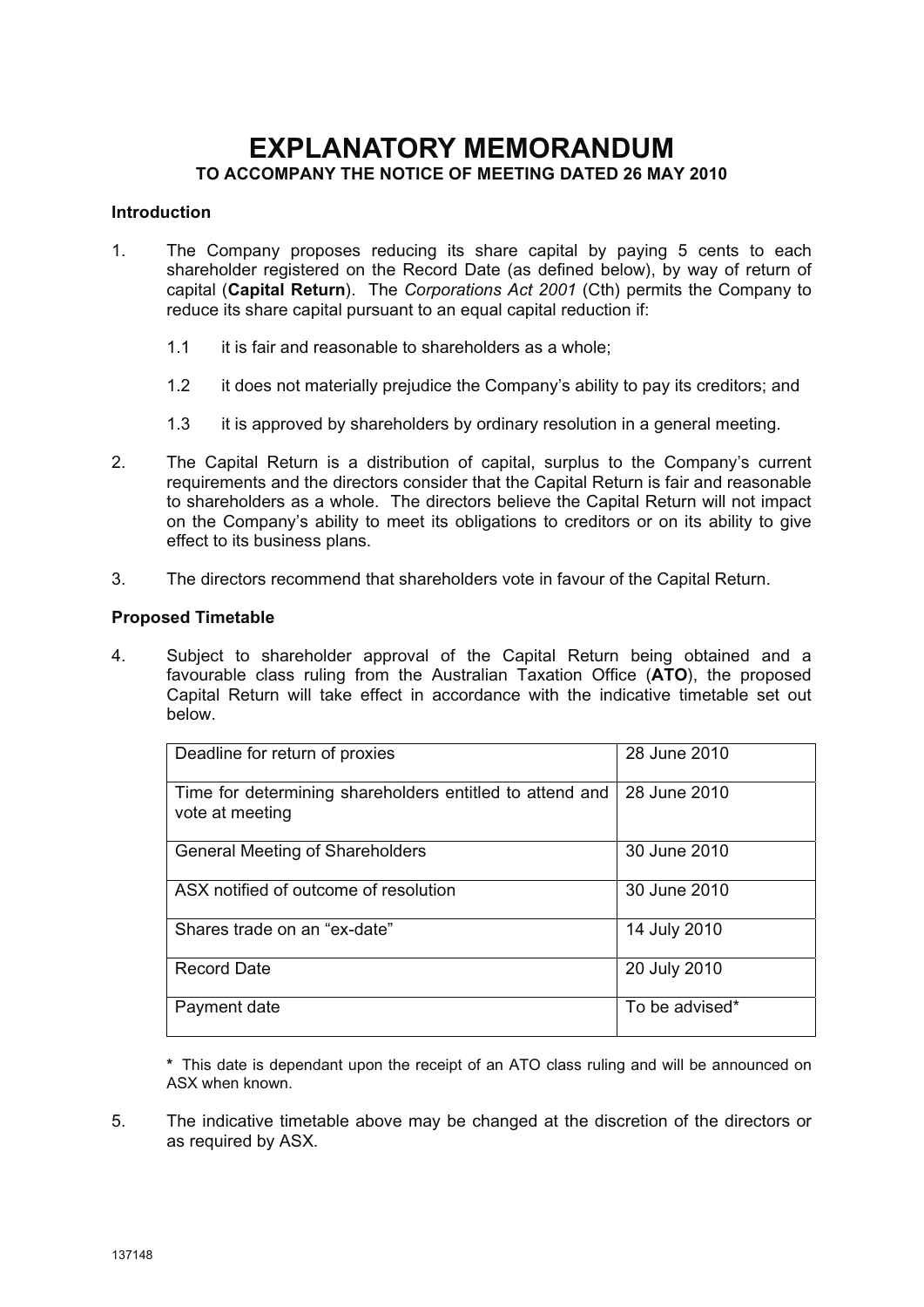- 6. If a favourable class ruling is not obtained from the ATO or if the Capital Return is not approved by shareholders, the proposed Capital Return will not proceed and other capital initiatives will be considered.
- 7. The indicative Record Date for the capital return may be delayed depending upon when a favourable class ruling from the ATO is obtained. If the Record Date is delayed, the new Record Date will be announced on ASX.

### **Reason for the Capital Return**

- 8. The directors have concluded that the Capital Return is the most appropriate mechanism to return capital to shareholders. Its major advantages compared to other mechanisms, such as a share buy back, are simplicity and greater certainty of outcome.
- 9. The directors believe that a Capital Return of 5 cents per share will not prejudice the Company's ability to meet its obligations or implement its business plans. Following the Capital Return, the Company will have a strong balance sheet with the capacity to fund further growth opportunities as they arise.

#### **Effect on the Company**

- 10. Based on 291,342,923 shares, being the number of shares on issue at the date of this Explanatory Memorandum, and the Capital Return of 5 cents per share, an amount of approximately \$14.6 million will be charged against the Company's share capital account and paid to shareholders. The Company's share capital account will therefore be reduced by approximately \$14.6 million following the Capital Return.
- 11. Based on 309,795,543 shares, being the number of shares which will be on issue if full conversion of all outstanding options over unissued shares on issue at the date of this Explanatory Memorandum occurs prior to the Record Date, and the Capital Return of 5 cents per share, an amount of approximately \$15.5 million will be charged against the Company's share capital account and paid to shareholders. The Company's share capital account will therefore be reduced by approximately \$15.5 million following the Capital Return.
- 12. All shareholders will hold the same number of shares in the Company immediately after the Capital Return as they held immediately before the Capital Return. The Capital Return will not affect either the total number of shares on issue or the number of shares held by each shareholder.
- 13. It is expected that the Capital Return will be entirely funded by capital raised by the Company to date.

#### **Directors' Interests in the Capital Return**

14. As at the date of this Explanatory Memorandum, the number of shares in which each director of the Company holds a relevant interest is as follows:

| <b>Director</b> | <b>Number of Shares</b> |
|-----------------|-------------------------|
| Mr. RM Kennedy  | 7,729,572               |
| Mr. RG Nelson   | 5,331,984               |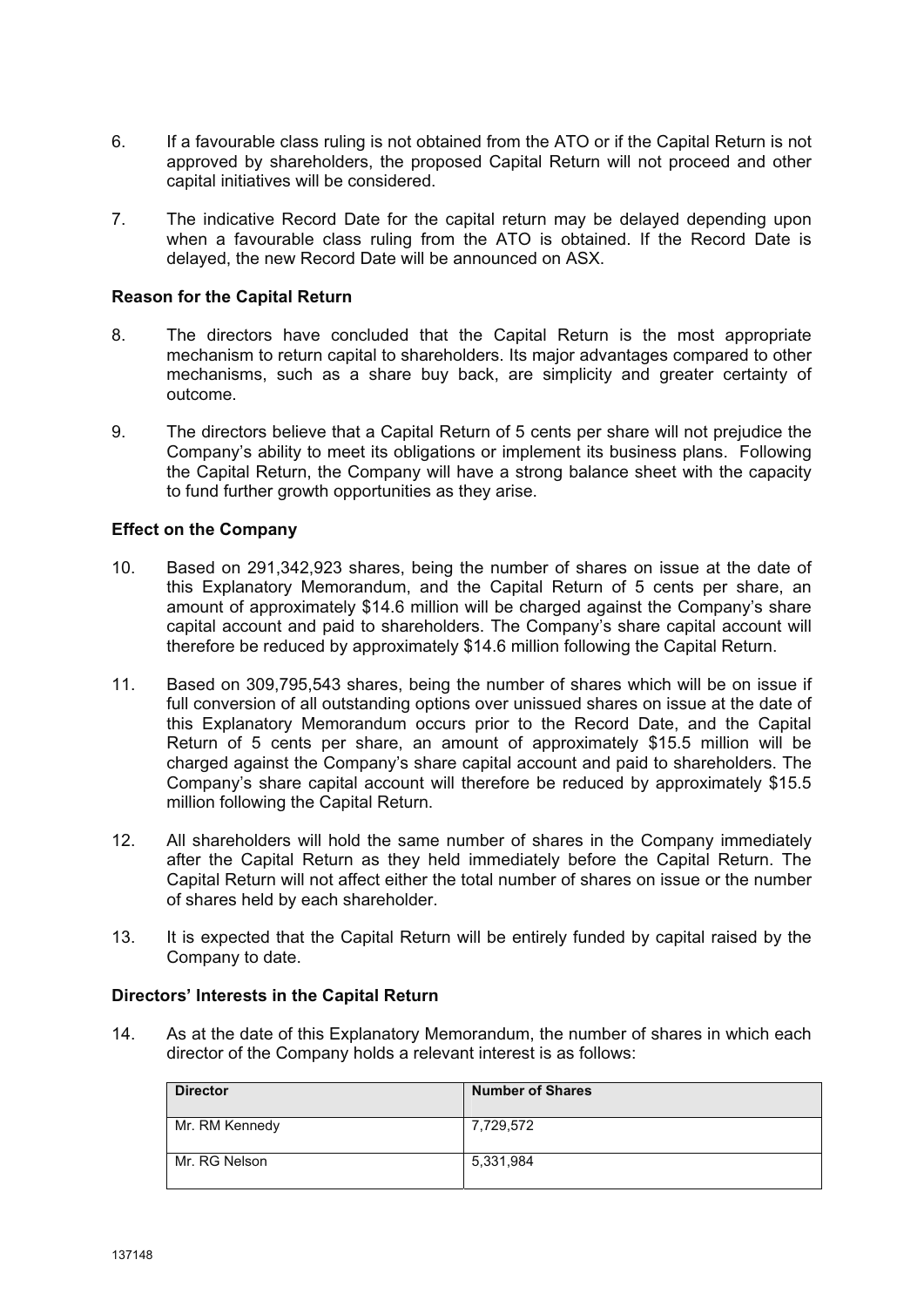| <b>Director</b>    | <b>Number of Shares</b> |
|--------------------|-------------------------|
| Mr. JF Houldsworth | 4,124,710               |
| Mr. IJ Gordon      | 14,979                  |
| Mr. KJ Lines       |                         |

- 15. Each of the directors who hold Ordinary Shares will receive 5 cents per share in respect of each Ordinary Share held by that director on the Record Date.
- 16. As at the date of this Explanatory Memorandum, the number of options over unissued shares in which each director of the Company holds a relevant interest is as follows:

| <b>Director</b>    | <b>Number of Options</b> |
|--------------------|--------------------------|
| Mr. RM Kennedy     | 770,128                  |
| Mr. RG Nelson      | 532,256                  |
| Mr. JF Houldsworth | 460,586                  |
| Mr. IJ Gordon      | 1,097                    |
| Mr. KJ Lines       |                          |

17. If the directors convert their options into shares before the Record Date they will receive 5 cents per share in respect of the Ordinary Shares issued on exercise of those options.

## **Impact on Share Options**

18. As at the date of this Explanatory Memorandum, the Company had on issue 18,452,620 options exercisable at \$1.50 each by 30 June 2010. These options will have either been exercised or have expired before the Record Date for the Capital Return. Accordingly, there will be no adjustment to the exercise price of this class of option by reason of the Capital Return.

#### **Tax Implications for Shareholders**

- 19. The tax implications for each shareholder receiving a Capital Return may differ depending upon the status of their shareholding. Therefore, the information set out in this memorandum should not be viewed as tax advice in relation to the specific circumstances of individual shareholders. Accordingly, it is recommended that each shareholder should seek specific tax advice to confirm their personal tax position.
- 20. This general description is only relevant in relation to the Australian taxation position of shareholders who hold shares on capital account. This general description does not apply to shareholders who hold shares on revenue account or as trading stock. Shareholders should seek their own advice in relation to the taxation consequences arising for their particular circumstances.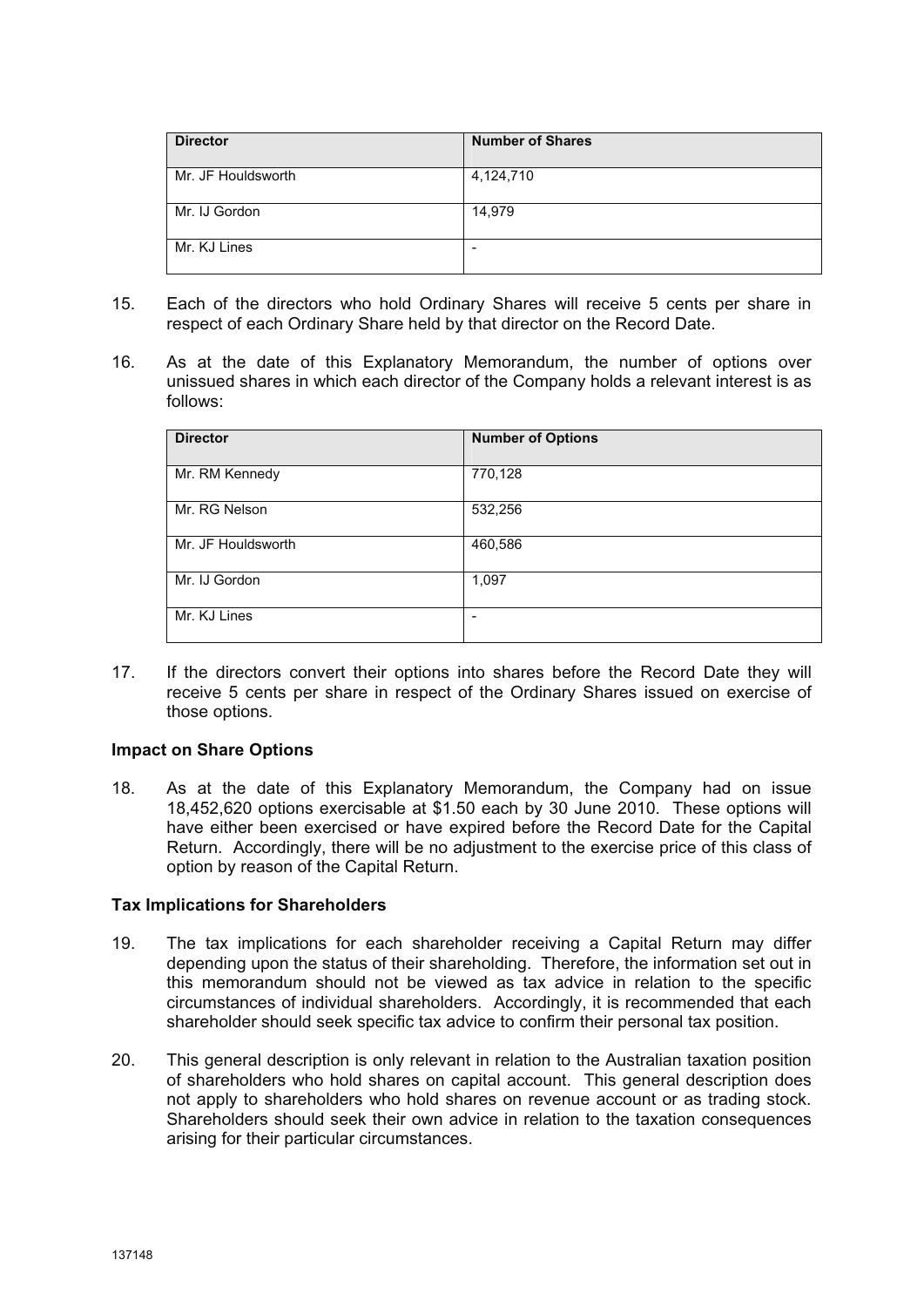21. Shareholders who are not residents of Australia for tax purposes should seek their own advice in relation to the taxation consequences arising from the capital return under the laws of their country of residence.

#### **Dividend**

22. The capital return should not be treated as a dividend for Australian income tax purposes.

## **Capital gains tax (CGT)**

#### **Tax resident shareholders**

#### *Capital return less than cost base*

23. Where the capital return is less than the cost base of your shares for CGT purposes you will not realise a capital gain from the capital return. The cost base of your shares will be reduced by the amount of the capital return.

#### *Capital return exceeds cost base*

24. As the amount of the capital return is 5 cents per share it is unlikely that the amount of the capital return will exceed the cost base of your shares. Where the capital return is greater than the cost base for your shares for CGT purposes, you will realise a capital gain. This gain will be to the extent that the capital return exceeds the cost base of your shares for CGT purposes. In this case, you should obtain your own advice on the amount of any capital gain to be included in your taxable income.

#### **Tax non-resident shareholders**

25. Non-resident shareholders will not be liable for CGT in respect of the capital return provided that they and their associates have not, at any time during the five years preceding the capital return, beneficially owned at least 10 per cent (by value) of the shares in the Company. Shareholders who are not residents of Australia for tax purposes should seek their own advice in relation to the taxation consequences arising from the capital return under the laws of their country of residence.

## **ATO Class Ruling**

- 26. By the date of dispatch of this Explanatory Memorandum, the Company expects that an application will have been lodged with the ATO for a class ruling that no part of the capital reduction will be treated as a dividend for Australian taxation purposes. The Company will advise the outcome of the application lodged with the ATO for a class ruling, once that ruling is received.
- 27. As mentioned above, the implementation of the proposed capital reduction is conditional on the Company obtaining a favourable class ruling from the ATO. If a favourable ruling is not obtained the Capital Return will not proceed and other capital initiatives will be considered.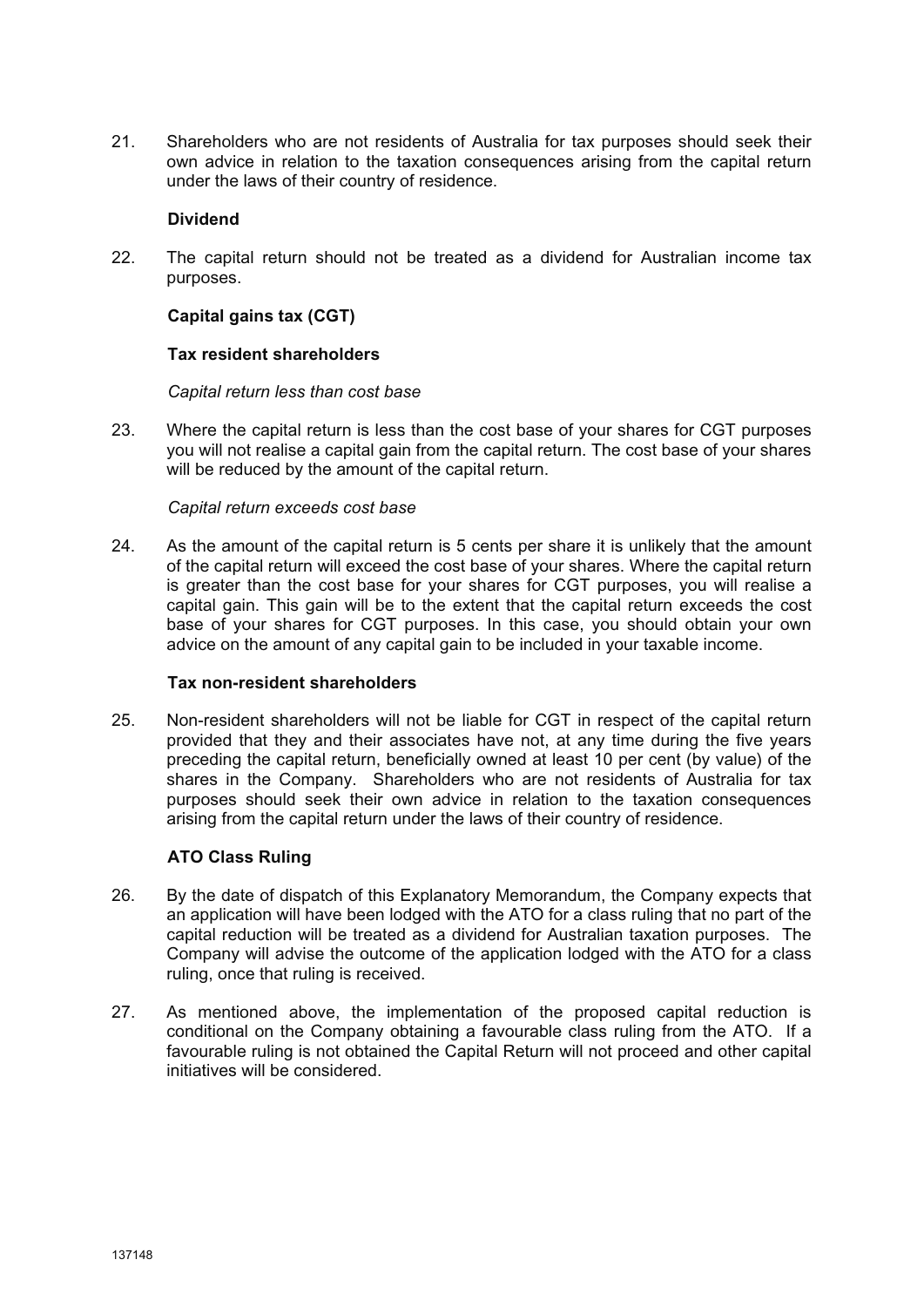

**Ramelius Resources Limited** 

ABN 51 001 717 540

000001 <sup>000</sup> RMS MR SAM SAMPLE FLAT 123 123 SAMPLE STREET THE SAMPLE HILL SAMPLE ESTATE SAMPLEVILLE VIC 3030

## **Lodge your vote:**



Computershare Investor Services Pty Limited GPO Box 242 Melbourne Victoria 3001 Australia

Alternatively you can fax your form to (within Australia) 1800 783 447 (outside Australia) +61 3 9473 2555

For Intermediary Online subscribers only (custodians) www.intermediaryonline.com

**For all enquiries call:**

(within Australia) 1300 556 161 (outside Australia) +61 3 9415 4000

# **Proxy Form**

**For your vote to be effective it must be received by 4.00 pm (Adelaide time) on Monday 28 June 2010**

## **How to Vote on Items of Business**

All your securities will be voted in accordance with your directions.

#### **Appointment of Proxy**

**Voting 100% of your holding:** Direct your proxy how to vote by marking one of the boxes opposite each item of business. If you do not mark a box your proxy may vote as they choose. If you mark more than one box on an item your vote will be invalid on that item.

**Voting a portion of your holding:** Indicate a portion of your voting rights by inserting the percentage or number of securities you wish to vote in the For, Against or Abstain box or boxes. The sum of the votes cast must not exceed your voting entitlement or 100%.

**Appointing a second proxy:** You are entitled to appoint up to two proxies to attend the meeting and vote on a poll. If you appoint two proxies you must specify the percentage of votes or number of securities for each proxy, otherwise each proxy may exercise half of the votes. When appointing a second proxy write both names and the percentage of votes or number of securities for each in Step 1 overleaf.

**A proxy need not be a securityholder of the Company.**

## **Signing Instructions**

**Individual:** Where the holding is in one name, the securityholder must sign.

**Joint Holding:** Where the holding is in more than one name, all of the securityholders should sign.

**Power of Attorney:** If you have not already lodged the Power of Attorney with the registry, please attach a certified photocopy of the Power of Attorney to this form when you return it.

**Companies:** Where the company has a Sole Director who is also the Sole Company Secretary, this form must be signed by that person. If the company (pursuant to section 204A of the Corporations Act 2001) does not have a Company Secretary, a Sole Director can also sign alone. Otherwise this form must be signed by a Director jointly with either another Director or a Company Secretary. Please sign in the appropriate place to indicate the office held.

## **Attending the Meeting**

Bring this form to assist registration. If a representative of a corporate securityholder or proxy is to attend the meeting you will need to provide the appropriate "Certificate of Appointment of Corporate Representative" prior to admission. A form of the certificate may be obtained from Computershare or online at www.investorcentre.com under the information tab, "Downloadable Forms".

**Comments & Questions:** If you have any comments or questions for the company, please write them on a separate sheet of paper and return with this form.

# *Turn over to complete the form*

View your securityholder information, 24 hours a day, 7 days a week: **www.investorcentre.com** *Your secure access information is:* **Review your securityholding SRN/HIN: I9999999999**  $\overline{\vee}$ **Update your securityholding The PLEASE NOTE:** For security reasons it is important that you keep your SRN/HIN confidential.